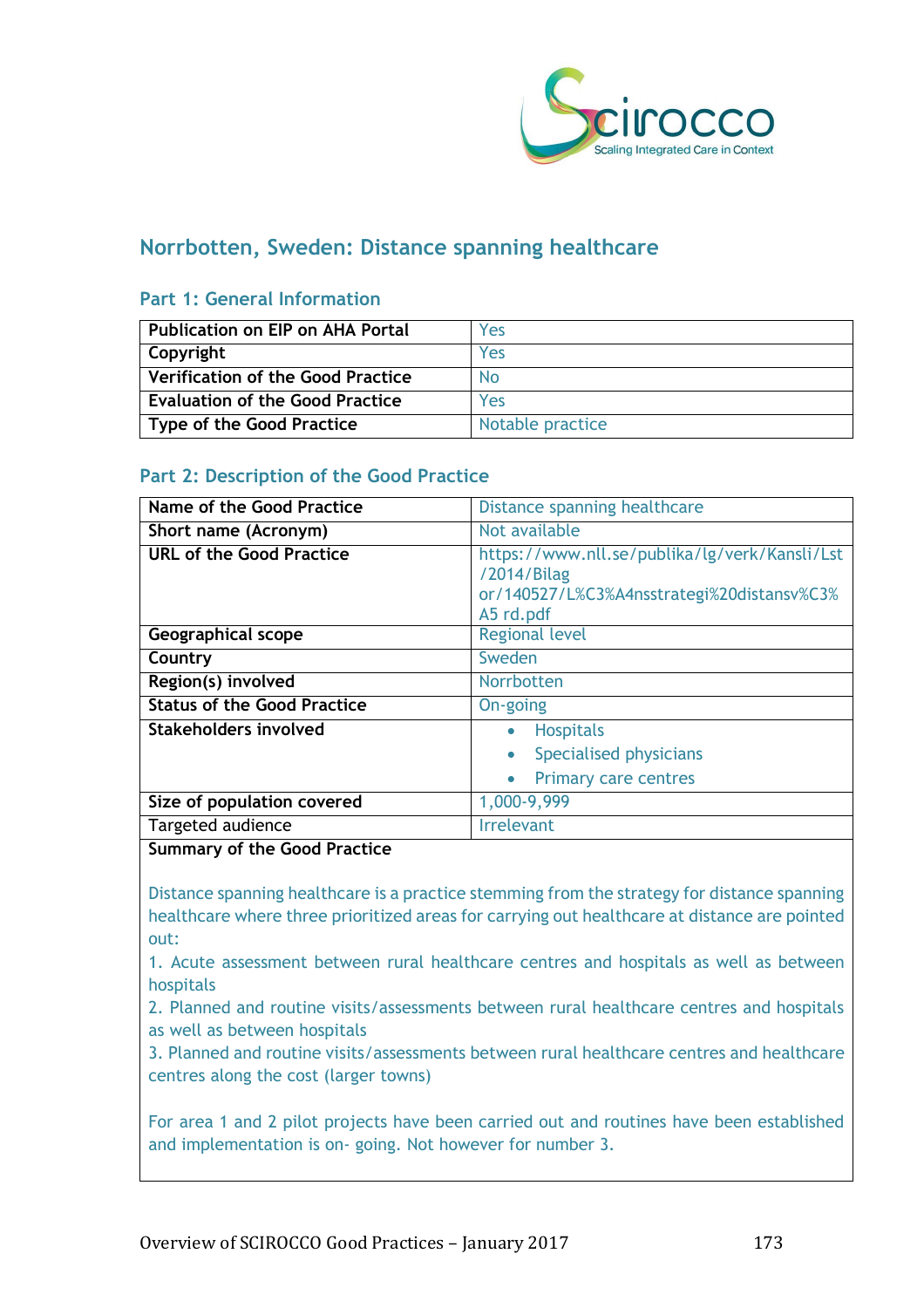

For the work there has been an assigned project manager, project group and steering group. Work has been focused and carried out in areas in most need of the solutions but also with a readiness/maturity to do the piloting. The specific objectives have been to create:

- 1. New ways of working and new opportunities
- 2. Method for continued development and implementation
- 3. User and patient-participation
- 4. Technical solutions and services
- 5. Organisation and regulations

The key aspects which can be transferred to the rest of the county and also to a national level and beyond would be the knowledge of infrastructure needed in place, which competences need to be present, the maturity and readiness to adopt technical solutions, digital literacy in both personnel and patient.

**Key words:** eHealth, integrated care, primary care, rural medicine

**Good practice being part of the larger programme**

Yes.

The practice is the embodiment of the regional strategy called "strategy for distance spanning healthcare".

#### **Challenges / problems addressed by the good practice**

- Long travel time and distance for patients Health inequalities
- Cost
- Patient and staff safety in rural areas
- Lack of access to specialist care

#### **Importance of the challenges / problems before starting to implement good practice**

They are very big in a county like Norrbotten with a small and increasingly ageing population on a largely spread out geographical area. We have evidence that both staff and patient safety is compromised when frequent travel is required, and we need to reduce this as well as the cost for travel which, in a county like ours, can skyrocket. The access to equal healthcare is also an issue and we need to make sure that each person is close to the care needed on a more regular basis. For the area where one pilot was carried out this became quite evident when the nearest on call physician is in a hospital 70 km away.

**Environment before the good practice was implemented** 

Before distance spanning healthcare personnel was required to travel to patients in homes or from hospitals to healthcare centres for routine visits or on-call visits or vice versa – the patient had to travel for quite simple diagnostics and assessment. Travel would be done either by ambulance or if not life-threatening by bus or taxi. All appointments with specialist care had to be made via hospital.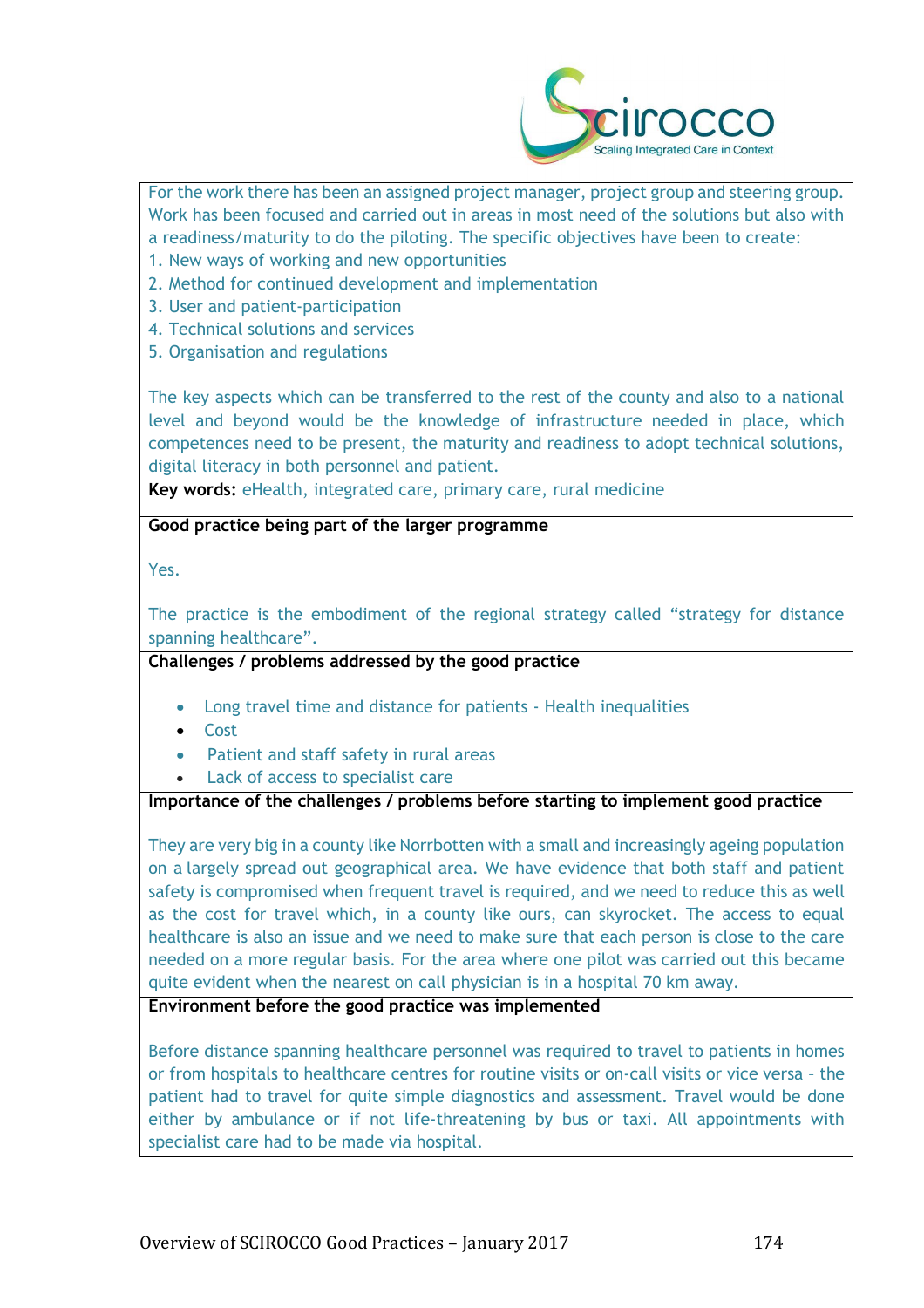

#### **Key innovative elements of the good practice and how the good practice improved situation compared to previous practice**

New ways of working and routines have been established for both planned visits and acute assessments. Patients do not have to travel long distances for planned visits and an on-call doctor can easily be reached for acute assessments (when not directly life threatening). The technology is stable and reliable and everything is conducted through the county council's internal video solution ensuring all patient data kept confidential. The solution makes it possible for doctors and patients to meet via video (assisted by nurse) and this offers much better assessments than solely by phone.

## **Part 3: Transferability of the Good Practice**

**Cost-effectiveness of the practice (including all kind of costs and outcomes such as better health, quality of life or other resources)** good | Lower costs, improved outcomes

**Resources required for the deployment of the good practice (personnel, equipment, facilities, ICT and other resources required.**

- Education medical and technical.
- Technical equipment in particular video equipment, a functional and customized space, information and marketing (internal and external).

| <b>Total budget of the Good Practice</b> | $\epsilon$ 1M - $\epsilon$ 5M |
|------------------------------------------|-------------------------------|
|                                          |                               |

| Source of funding                                                                                                                                                                                                              | Regional funding |
|--------------------------------------------------------------------------------------------------------------------------------------------------------------------------------------------------------------------------------|------------------|
| when the contract of the contract of the contract of the contract of the contract of the contract of the contract of the contract of the contract of the contract of the contract of the contract of the contract of the contr |                  |

**The main actions that have to be done to deploy the Good Practice**

Make sure all equipment is in place and that suitable environments, in both hospital and health care centre, are in place for the practice. Time and funding for education and information campaigns. For increased use amore long-term education plan needs to be in place and development resources are needed (personnel).

**Issues during the implementation of the Good Practice**

Motivating staff to use the equipment, convince all units to collaborate (arouse interest). Not all saw immediately the patients' benefits with the practice.

**Additional resources required to scale up Good Practice**

Yes.

Long-term training and education is needed. In order to have distance spanning healthcare at scale an organisation is needed which can manage, administer and provide support on a daily basis to hospitals and healthcare centres.

**Basis to support sustainability of the Good Practic**e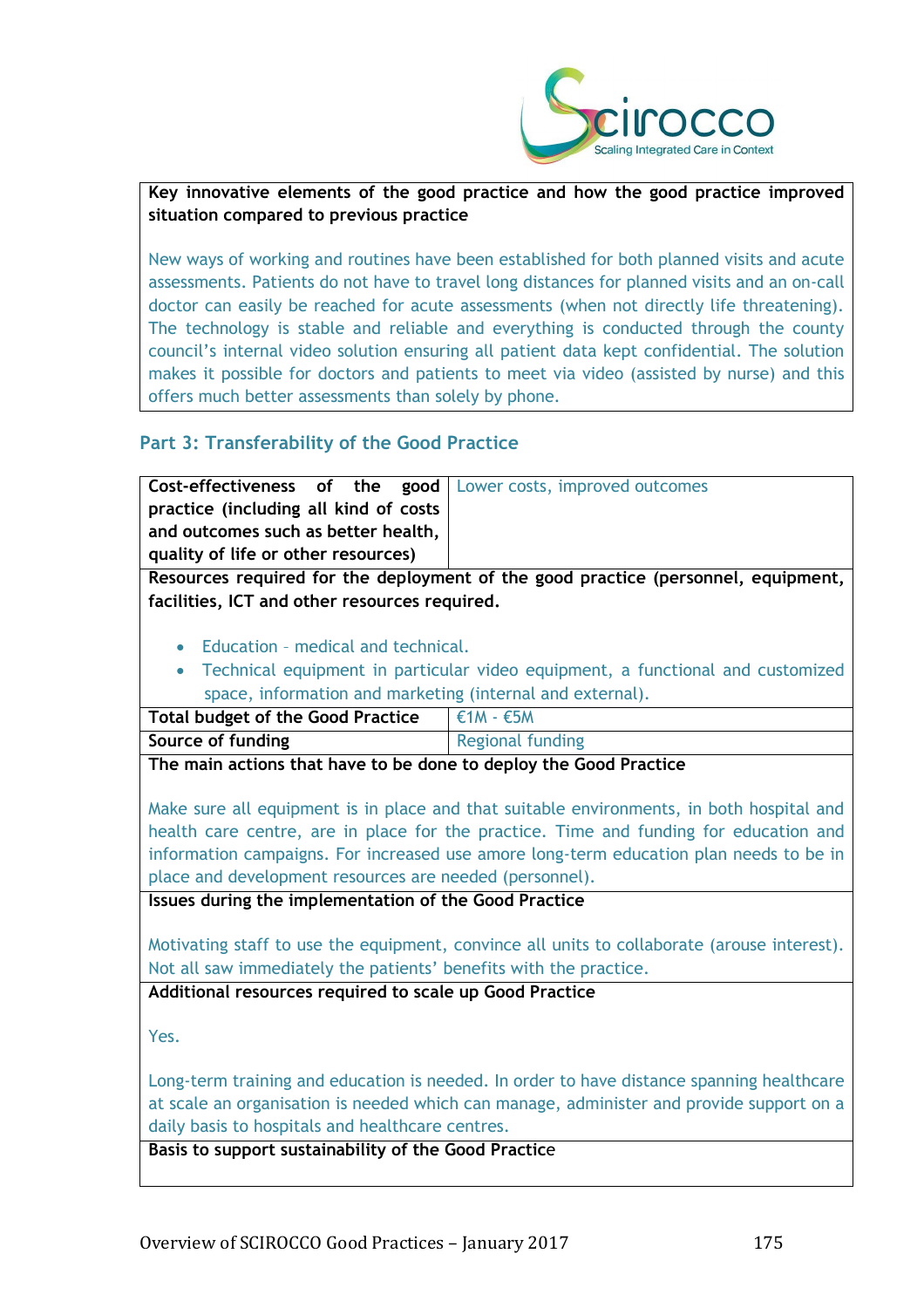

The organisation is working on a plan for full deployment and implementation of distance spanning healthcare. The plan is to be further developed and set into action during the fall of 2016. On a local level the basis is patient benefits. This is a way to offer an equal and accessible health care in rural areas.

**Evidence to observe the Good Practice**

Reports Statistics available on a local level Visit to an implementation site Videos [https://www.youtube.com/watch?v=C37\\_-pkYy14&list=PLtyEoZJon32cTGcmgY1qlmDU-](https://www.youtube.com/watch?v=C37_-pkYy14&list=PLtyEoZJon32cTGcmgY1qlmDU-38ARLEBZ&index=3)[38ARLEBZ&index=3](https://www.youtube.com/watch?v=C37_-pkYy14&list=PLtyEoZJon32cTGcmgY1qlmDU-38ARLEBZ&index=3)

## **Part 4: Viability assessment of the Good Practice**

#### **Time needed to deploy the Good Practice**

Between one year and three years.

There is a plan on management level for the county council of Norrbotten to deploy the practice in all of the regions. Work is undergoing to form the project organisation for this. **Investment per citizens / patient / client in terms of financial resources**

No available calculation.

**Evidence behind the Good Practice**

Apparent evidence. Evidence is based on qualitative success stories.

**Maturity of the Good Practice**

There is evidence that the practice is economically viable and brings benefits to the target group. Further research and development is needed in order to achieve market impact and for the practice to become routine use.

On a local level we can see decreased costs for staff and transportation. **Estimated time of impact of the Good Practice**

Medium impact – e.g. shortly beyond the pilot project period. **Impact observed**

Better health (societal). Also less hospital re-admissions as well as better quality of life. **Transferability of the Good Practice**

The innovative practice has been transferred within the same region.